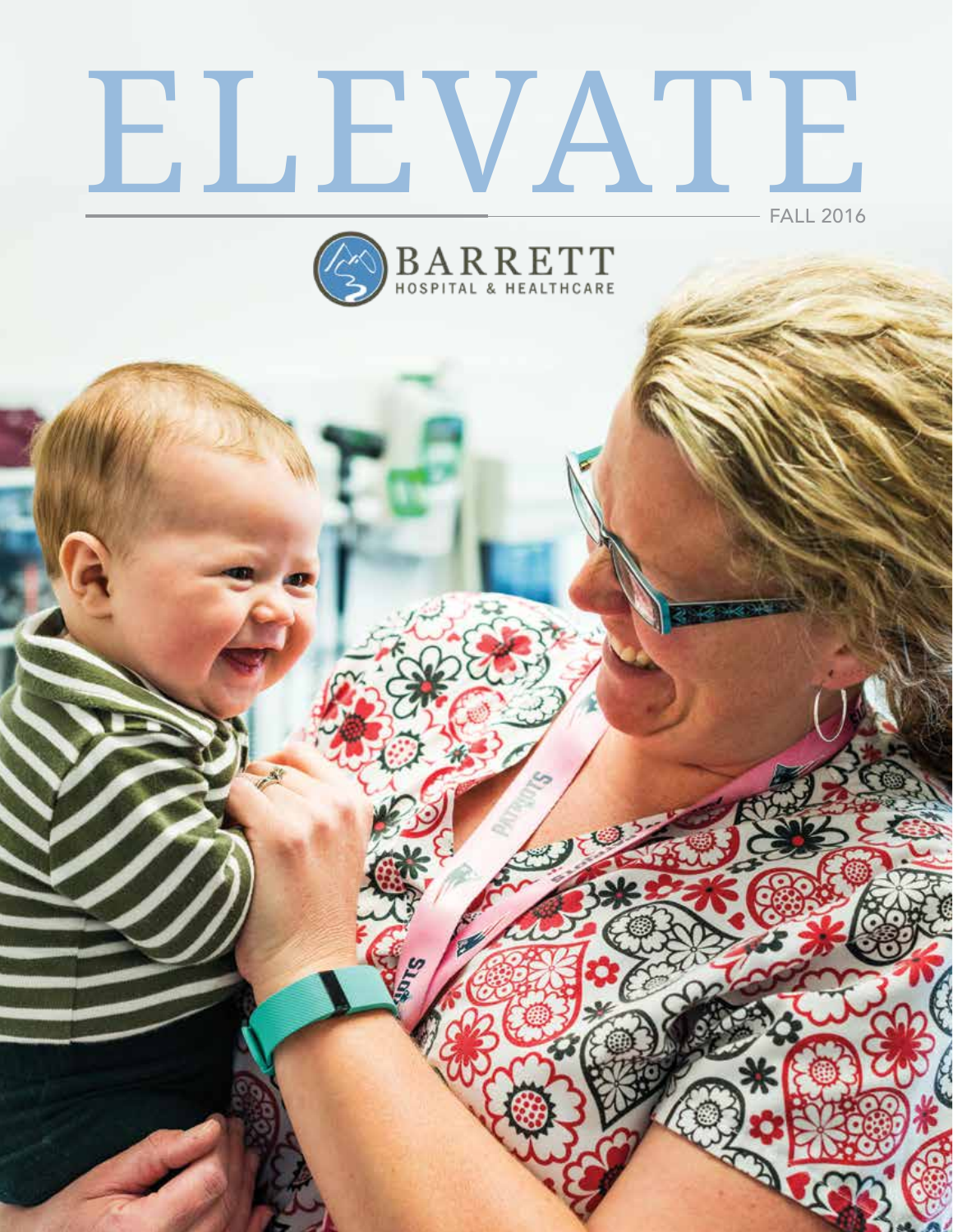

## **Letter From Our CEO** KEN WESTMAN Chief Executive Officer

Dear Reader,

Welcome to the Fall 2016 issue of *Elevate*, the community magazine of Barrett Hospital & HealthCare. In this issue, we highlight some of our most valued services and people, and introduce impressive new and lasting features in our facility.

We lead off with the importance of our Patient Financial Experience Committee. From community education to competitive pricing, we focus on providing clarity so you, the reader, know and understand our goals, values, and standards. The Fall 2016 issue of *Elevate* also sheds light on our exceptional primary care and women's health/obstetrics departments. These healthcare services are vital for our community's health, and our dedicated providers work with each patient to offer the best care possible.

Because of the long distances to larger, tertiary medical facilities and because Montana's landscape can be tricky to navigate by ambulance when patients are in need, we uncover some details behind the air flight services with Dr. Greg Moore. He discusses differences between ground and air transport and how decisions are made to use these services.

Our employees are a shining part of our community here at Barrett. The employee spotlight describes Shara King's journey to Barrett and the exceptional job she performs on a daily basis. We also cover Melainya Ryan and her valiant effort to increase mental health awareness in our community. As a resident of Dillon, I am truly honored to see our community recognize the hard work and dedication exemplified at Barrett Hospital & HealthCare. I hope you enjoy the Fall 2016 issue of *Elevate* and get a chance to become more connected with us, as we become more invested in you.

Sincerely yours,

Ken Westman, CEO

*We want to hear from you! Have a story idea or a community member who deserves recognition? Email Stephanie Vinson at svinson@barretthospital.org.*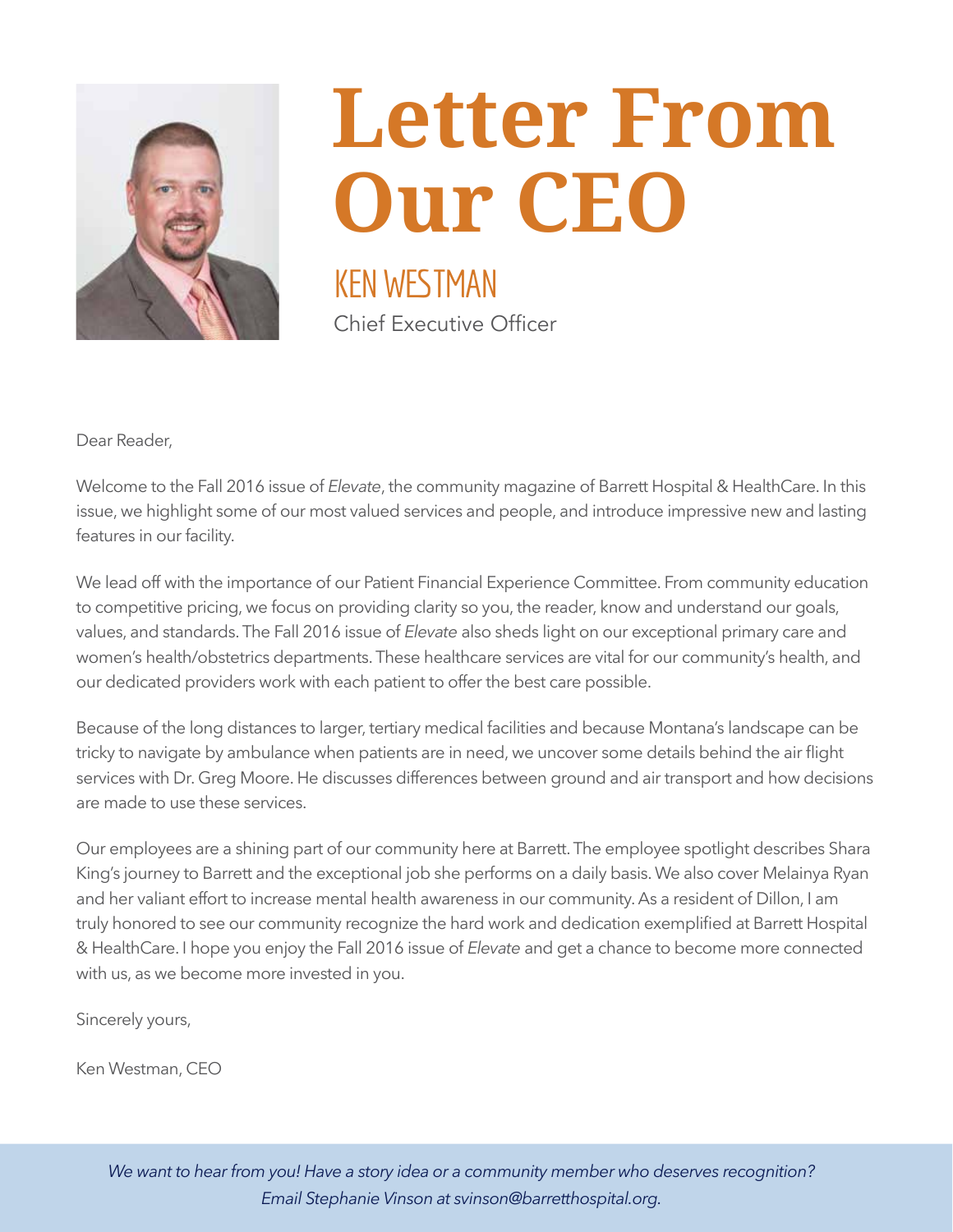# *FOCUS ON GETTING BETTER*

### PATIENT FINANCIAL EXPERIENCE COMMITTEE FOCUSES ON PATIENT EDUCATION PRIOR TO RECEIVING SERVICES



STEPHANIE BINGHAM

After receiving services at Barrett Hospital & HealthCare, the last thing a person should have to deal with is unexpected medical bills. That's why we're striving to relieve some of the financial stress by educating patients on what their expected out of pocket expenses will be on higher-cost services prior to receiving those medical services at Barrett Hospital & HealthCare.

"We want our patients to be able to relax knowing that there won't be any big surprises or hassles after the service. It will be business as usual and they can focus on their health," says Lori Huntsman, Registration/Financial Counseling/Pre-Certs Manager for the hospital.

This starts, says Huntsman, with education prior to a procedure or test. "We educate patients prior to services so that they can make informed decisions and balance healthcare needs with their budget."

Barrett Hospital & HealthCare has a beautiful facility and state-of-the-art equipment to provide high quality care in a compassionate, healing environment. However, Revenue Cycle Manager Stephanie Bingham says that a common misperception is that Barrett is more expensive than competitors.

In fact, according to Bingham, the hospital's pricing is "quite competitive. We routinely check the available data resources to be sure we are competitive while still covering our costs." Plus, Bingham adds, a factor people often forget is wear and tear—both on themselves and on their vehicles when they choose to travel long distance for their care.

As often as possible, the hospital tries to make its pricing all inclusive. "In most cases, when we quote a price," says Bingham, "it's for the full cost." Huntsman explains that if this ever is not the case, patients will be apprised of what services they can expect to be billed for from partner companies before their procedure. Further, the list of these companies can be obtained at the front desk of each service and at reception desks.

Both women hope educational efforts will be helpful in showing patients that we are in line with our competitors and patients will feel confident in their decision to seek care at Barrett Hospital & HealthCare.

"We want to give patients as much information as possible so that they can make educated decisions regarding their healthcare," says Bingham.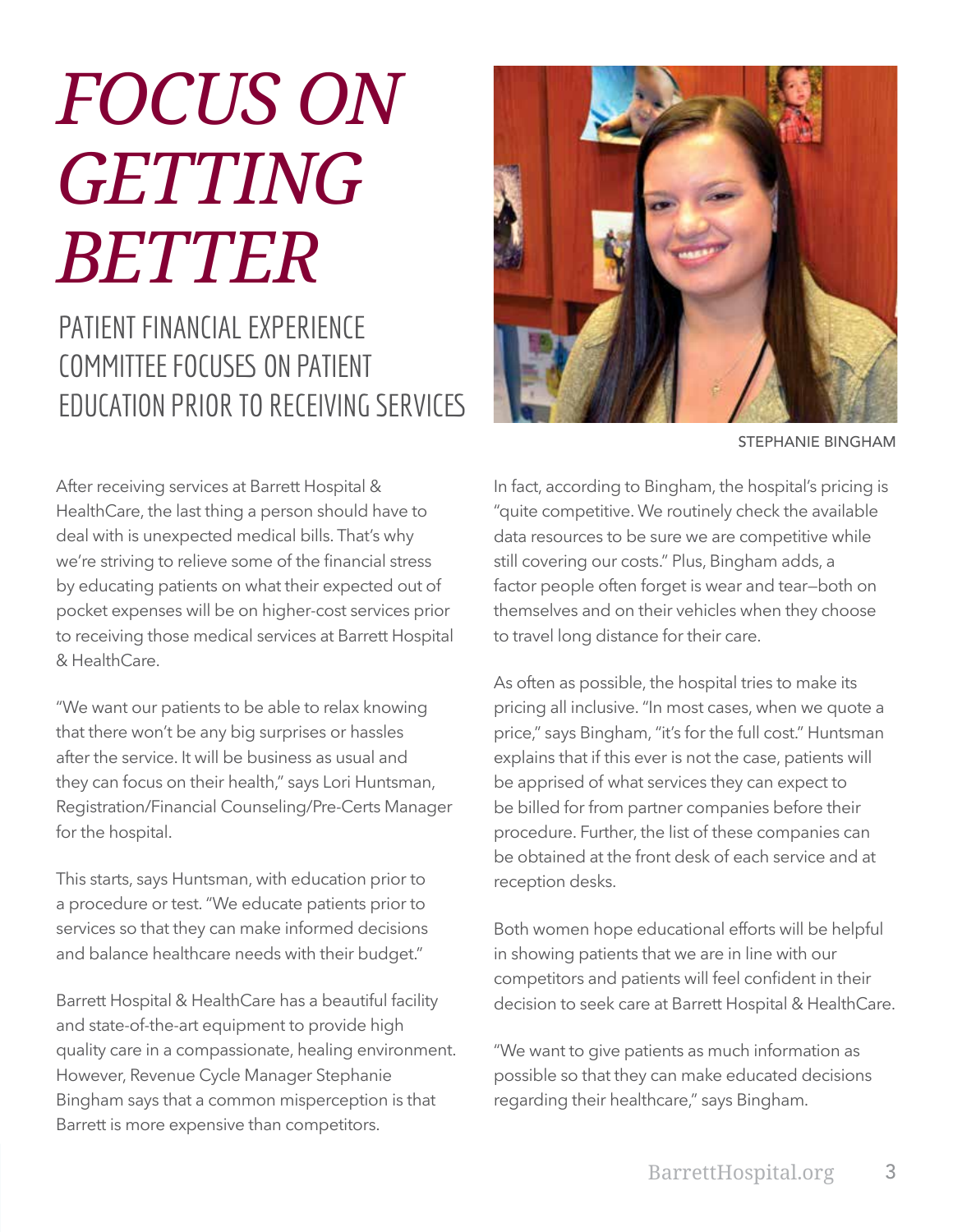# **Primary Care of Primary Importance**

## KEEPING UP ON ROUTINE CHECKUPS KEY TO LONGER, BETTER, HEALTH

## Any primary care is better than none. But Barrett primary care is better than most.

We've all heard the adage: an ounce of prevention is worth a pound of cure. It's true in a general sense, but there's a reason the sentiment is expressed in medical terms. One quick trip to a primary care doctor could save you time, money, and years down the line. You can stop health issues before they start with just a few small doses of prevention, starting with your annual checkup.

Regular visits to your primary care doctor ensure you are being screened for tests at appropriate times, they stop the progression of disease, and they can help establish a good, collegial relationship between you and your doctor.

"Our providers are not only trained to deal with the treatment of diseases and medication management, they're experts in preventative medicine," says Cynthia White, Director of Provider Services. The providers are the first line of defense against the progression of diseases and poor health, and early

screening and prevention is becoming increasingly important in this fight. "They look at patients as individual people," says White. "They'll discuss unique risk factors a patient might have, look at his or her medical history, and take into account whether or not the person is physically active."

Prevention, says White, is one of the reasons it's important for young people to start seeing a primary care doctor regularly—even if they feel perfectly healthy.

Barrett Hospital & HealthCare offers high quality, skilled family medicine providers. No matter your age or interests, says White, there's a provider for you. "They're a fun group to talk about," she says. "We have a member of ski patrol, a mother of busy triplets, one who enjoys junking for old car parts . . . they're a wonderful group of people."

The group is well balanced: "In primary care, we have 43% male, 57% female for family medicine providers, and about 25% male 75% female who practice in internal medicine," says White. "For some patients, gender is important. We are pleased to provide a balance of choice."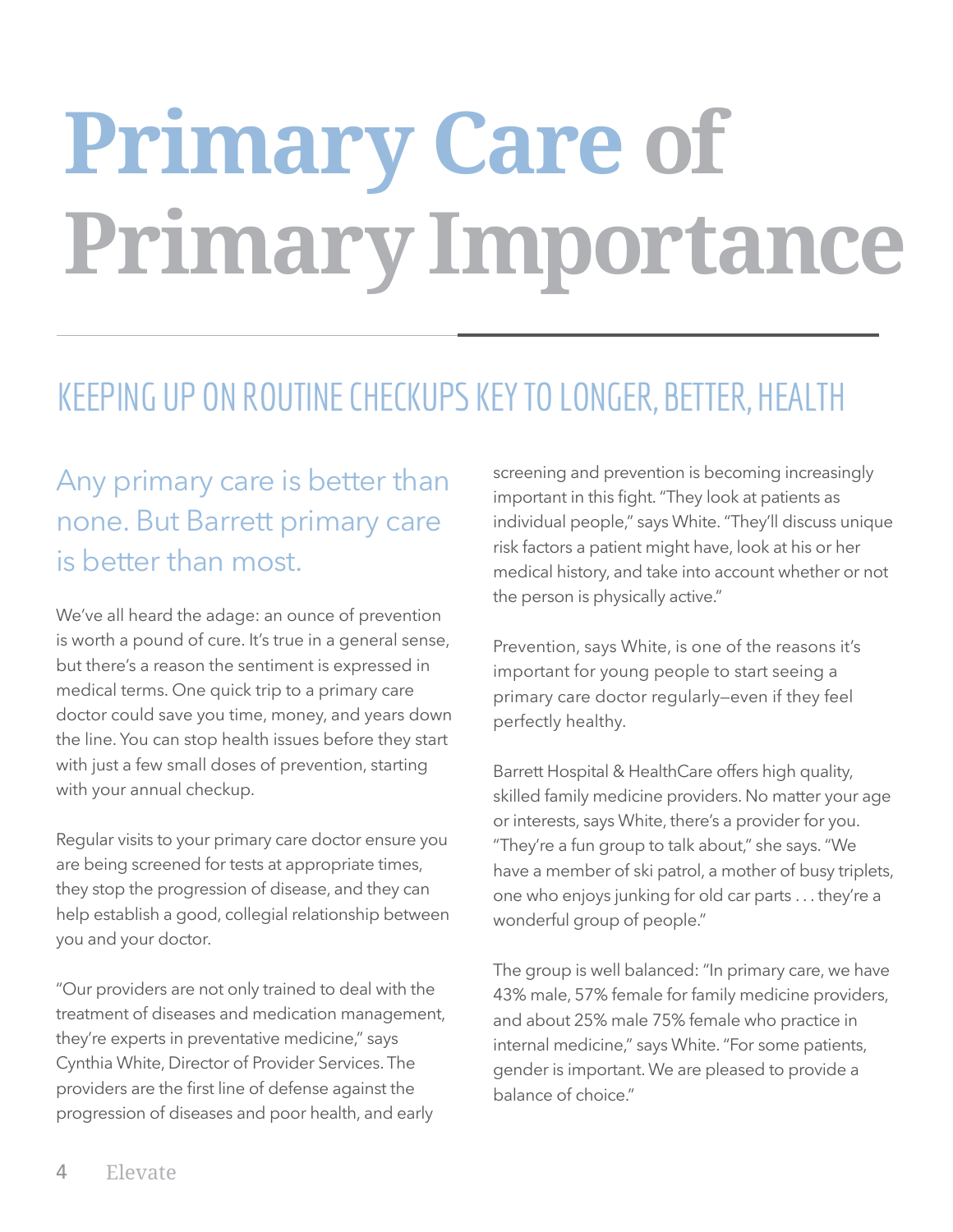#### Worth the trip

It's not always easy to justify getting in the car and making the trip—especially when you feel absolutely fine—for the sake of going to a routine checkup. But it's worth it. "We take people's travel time into consideration," says White. "Many of our patients do live 15 or more miles away from us." She says the scheduling staff as well as the providers keep that in mind.

"We try to make it as convenient as possible," says White. "If you're coming in to shop for groceries, we schedule appointments then. We don't give very early appointments for people who have to drive far. Our providers try to get as much done in one visit as possible. They make sure to get prior authorization for any tests you might need so you don't have to come back the next day or the next week."

"This kind of consideration for patients' time has been very well received," says White. "It's these kind of things that our patients tell us are important. We really listen to that."

#### Make the call

Building a relationship with a primary care provider can save your life. It can also save you from having to get costly procedures in years to come. As such, White likes to remind people that all insurances have some degree of coverage for preventative measures like wellness visits and checkups.

"In most cases, health plans make prevention a priority," she says. "And in many cases, your whole visit is covered."





#### **ACCEPTING PATIENTS**

When this kind of prevention is so painless, there's no reason not to see a primary care provider.

Schedule an appointment today by calling **(406) 683-1188**. For more information, visit **www.barretthospital.org.**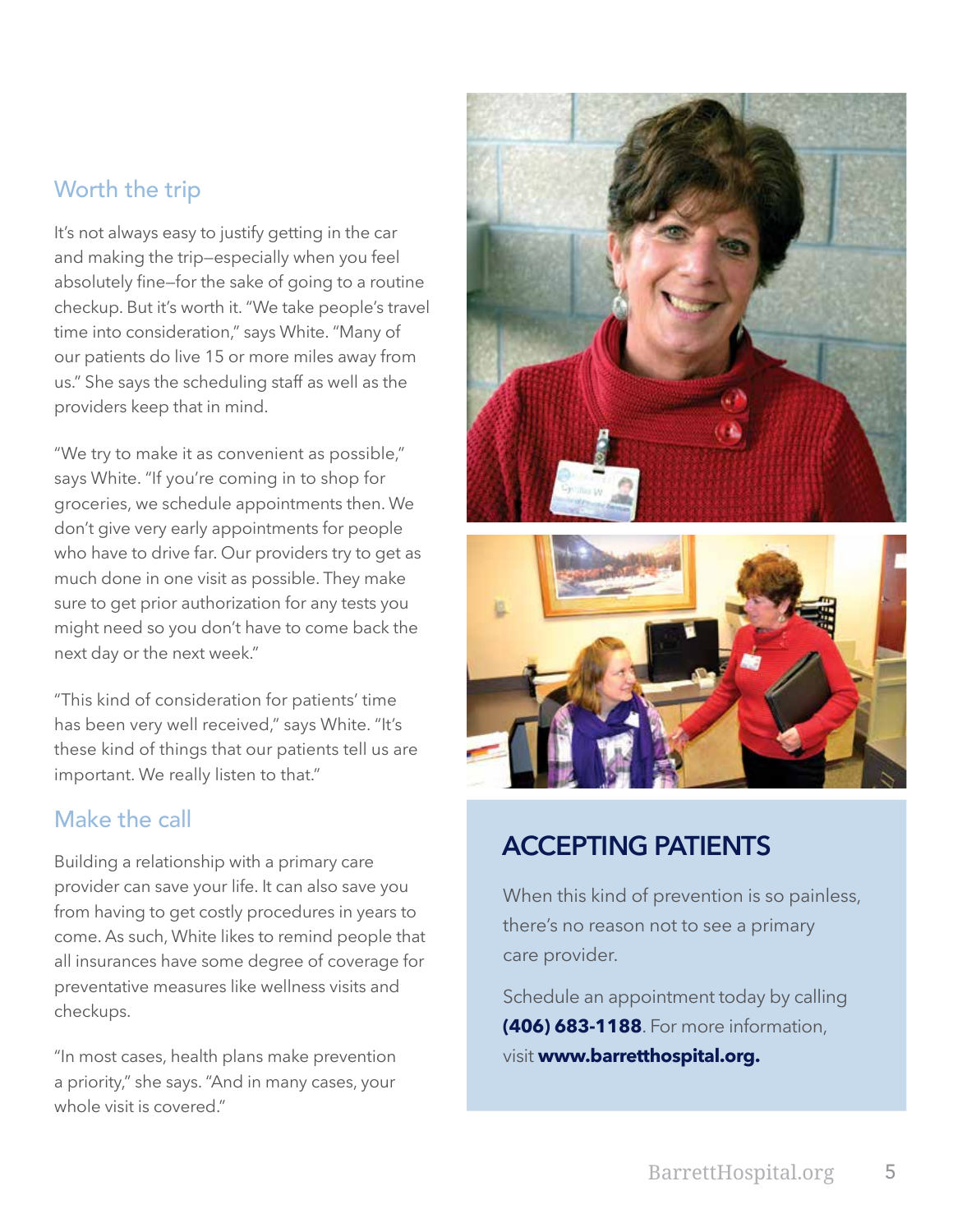# **By Ground or Air**

HOW BARRETT HOSPITAL'S EMERGENCY PROVIDERS RELY ON PROGRESSIVE TRANSPORTATION TO SERVE OUR EMERGENCY PATIENT NEEDS

You're horseback riding with your daughter in the backcountry when her horse suddenly spooks, throwing her into some rocks. Your daughter strikes her head and seems dazed so you immediately take her to the emergency department. By the time you arrive she is unconscious and vomiting. The emergency department provider quickly orders a scan and finds a large collection of blood on the brain. Knowing the nearest neurosurgeon is over 2 hours away by ground, the provider quickly summons air transport to get your child to definitive care as fast as possible for surgical intervention.

Dr. Greg Moore, Medical Director of the Emergency Department and Outpatient Infusion Center at Barrett Hospital & HealthCare, knows that situations like that can be critically time sensitive and rapid transport to a center with highly specialized care is essential in providing the best possible outcome.

"The condition of the patient is the most critical factor when deciding the best transport option," Dr. Moore says. "A treating emergency physician has to decide not only what the most appropriate specialized facility would be to treat a problem that his/her home hospital is not equipped to do, but also which transportation will be the safest, quickest, and most appropriately staffed to get the patient there without jeopardizing his/her outcome."

*"The condition of the patient is the most critical factor when deciding the best transport option."*

#### - DR. GREG MOORE

"All these decisions have to happen simultaneous to providing stabilization for that critically injured or ill patient." Barrett Hospital, like most hospitals in the country, uses air transport companies to assist with medical care. Some of these services are still hospital based air ambulances but now, private companies operate many of these air medical services. The services closest to our geographic location include; Life Flight Network based out of Butte and Missoula, Reach Air Medical Services based out of Bozeman and Helena, and Air Idaho based out of Idaho Falls and West Yellowstone. Hospital-based services, such as Billings Clinic MedFlight, are also available depending on timing and circumstances.

Ground services are more commonly used at Barrett for both 9-1-1 emergency responses and inter facility transports. Beaverhead EMS provides over 600 patient transports per year, which includes trips to and from Barrett Hospital, while smaller outlying services in Sheridan, Lima, Grasshopper Valley, Wisdom and Wise River provide additional ground support.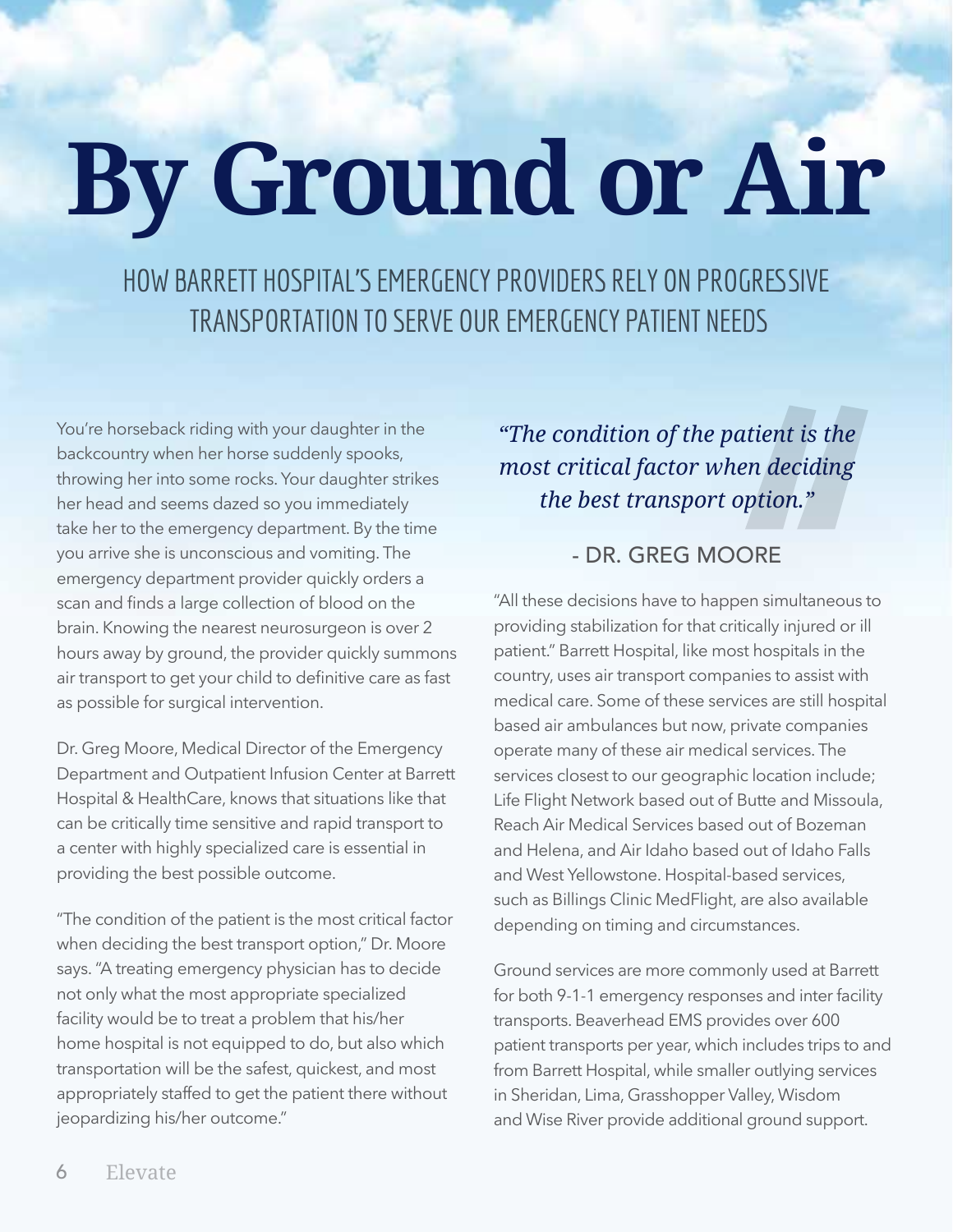

Fortunately, Barrett Hospital's medical staff can care for most patients, but specialty services are occasionally required to provide optimal care. Air services are used for those critically time sensitive patient needs. Of the approximate 4,500 visits seen annually in Barrett's ED, on average only one patient per week requires air transport. Ground services are more commonly used at Barrett, averaging 1-2 transfers per week.

Transport decisions can also be complicated by uncontrollable factors such as weather, which could prohibit air flight, or availability of personnel, which can affect both ground and air availability. The emergency provider is trained to sort through these complicating factors to ensure the patient gets the best possible transport option.

"For any facility transfer within a 60 mile radius, ground transport is usually as fast as air," says Dr. Moore. "Locations outside this radius present more difficult decisions." Air transportation does come with a higher cost, which also has to be considered. Many insurers only cover a fraction of the costs, which may leave the family with a large balance. In general, "ground transport by advanced life support would be

approximately \$4,800 from Dillon to Missoula," says Dr. Moore. "Air transport could in some cases total over \$35,000."

A bill may be presented in the next legislative session to try to adopt a "hold harmless" plan for patients needing air transport that provides an arbitration process between insurers and air carriers.

Between his 48 hours a week of clinical work, 10+ additional hours of administrative work per month, and teaching medical students, PA students, and residents, Dr. Moore commits most of his time to providing exceptional healthcare for patients at Barrett Hospital. He loves his job at Barrett and the dedicated professionals with whom he works.

Dr. Moore and the emergency team at Barrett Hospital appreciate the highly trained personnel and sophisticated equipment of the air flight services and ground EMS services, and will continue to make important decisions in the best interest of patients.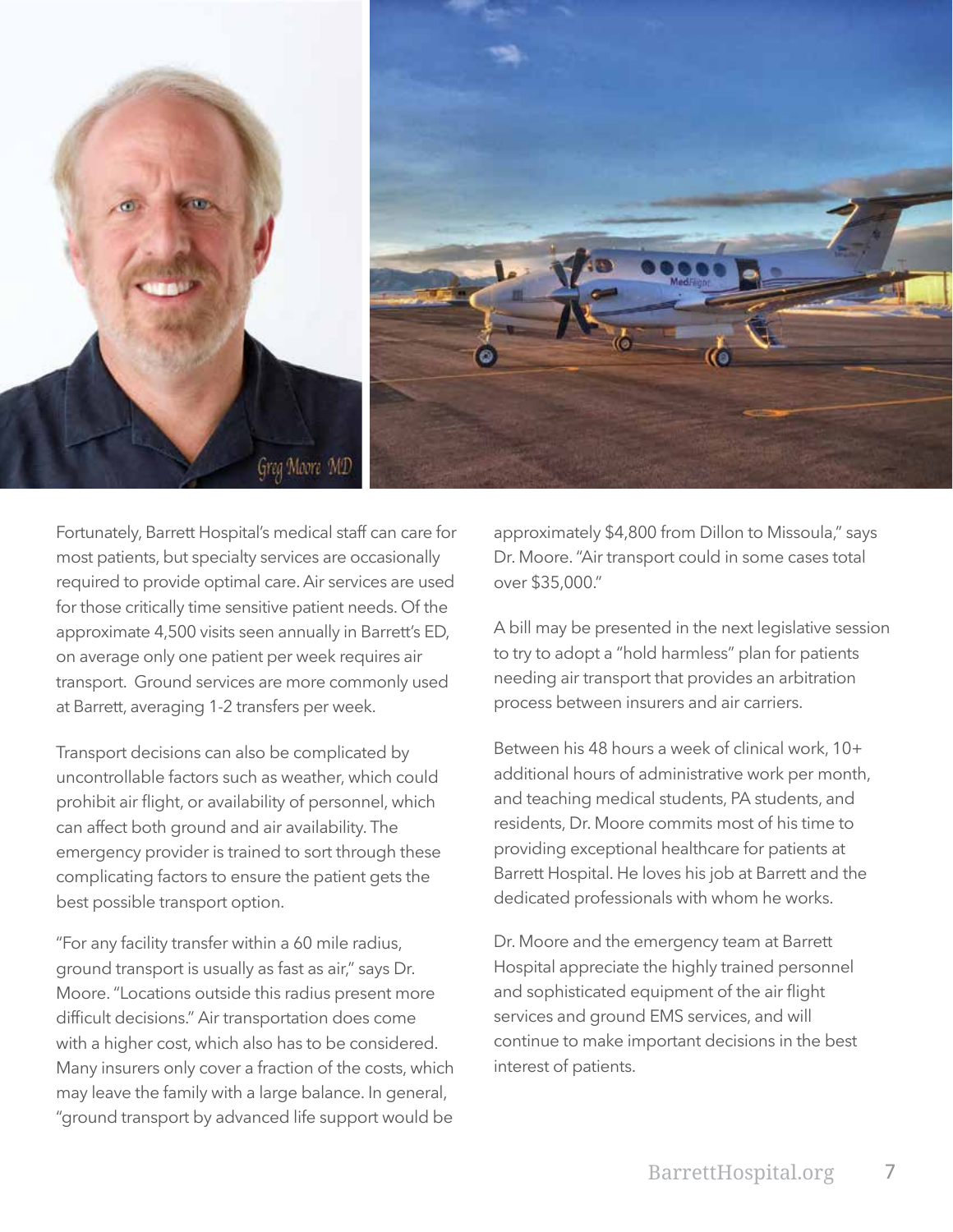

## A Life Destined for Healthcare How Shara King's hard work led her to Barrett

A self-proclaimed "people person," Shara King always knew she wanted to help her community. However, it took a few life experiences for the pieces to fall into place. Shara, LPN, CLC, Family Practice/ Obstetrics Clinic Nursing Supervisor at Barrett Hospital & HealthCare, started in healthcare at a care center in her hometown of Salmon, Idaho. She obtained her CNA when she was 19 and provided home healthcare in the mornings before her care center shifts.

"I fell in love with many of those residents and enjoyed taking care of them," Shara says. "After a few years I decided I needed a change in jobs and started at the local radio station, but continued taking care of a few home health patients." When an outreach LPN program was offered in Salmon, Shara knew it was meant to be. Shara began working full-time and going to school two to three times per week, all while excelling as a single parent.

After nursing school at the College of Southern Idaho and the birth of her second daughter, Shara worked at the local nursing home before accepting a position in the Family Medicine Clinic at Barrett Hospital. She's been at Barrett for more than 5 years now, and loves her job and colleagues. "We have a good team that works very well together, which makes coming to work easy," says Shara. "We are blessed to have such great providers."

From giving shots and setting up procedures to answering the phone and documenting electronic medical records, Shara does all she can to give patients the best experience possible.

"My favorite thing about Family Practice/Obstetrics is the wide age span of patients," Shara says. "The relationships/bonding that is established with our patients is so rewarding. From setting up that first prenatal visit, watching the pregnancy advance, and then being able to care for the baby, there is no greater feeling than getting to be a part of that!"

Outside of work, Shara spends her time hunting, fishing, sewing, working on the lawn and spending time with her family. She loves Dillon for the small town atmosphere, and because everywhere she goes, she always sees a familiar face. Shara continues to bring her positive attitude and passionate work ethic to Barrett on a daily basis, and loves being able to help people in any way she can.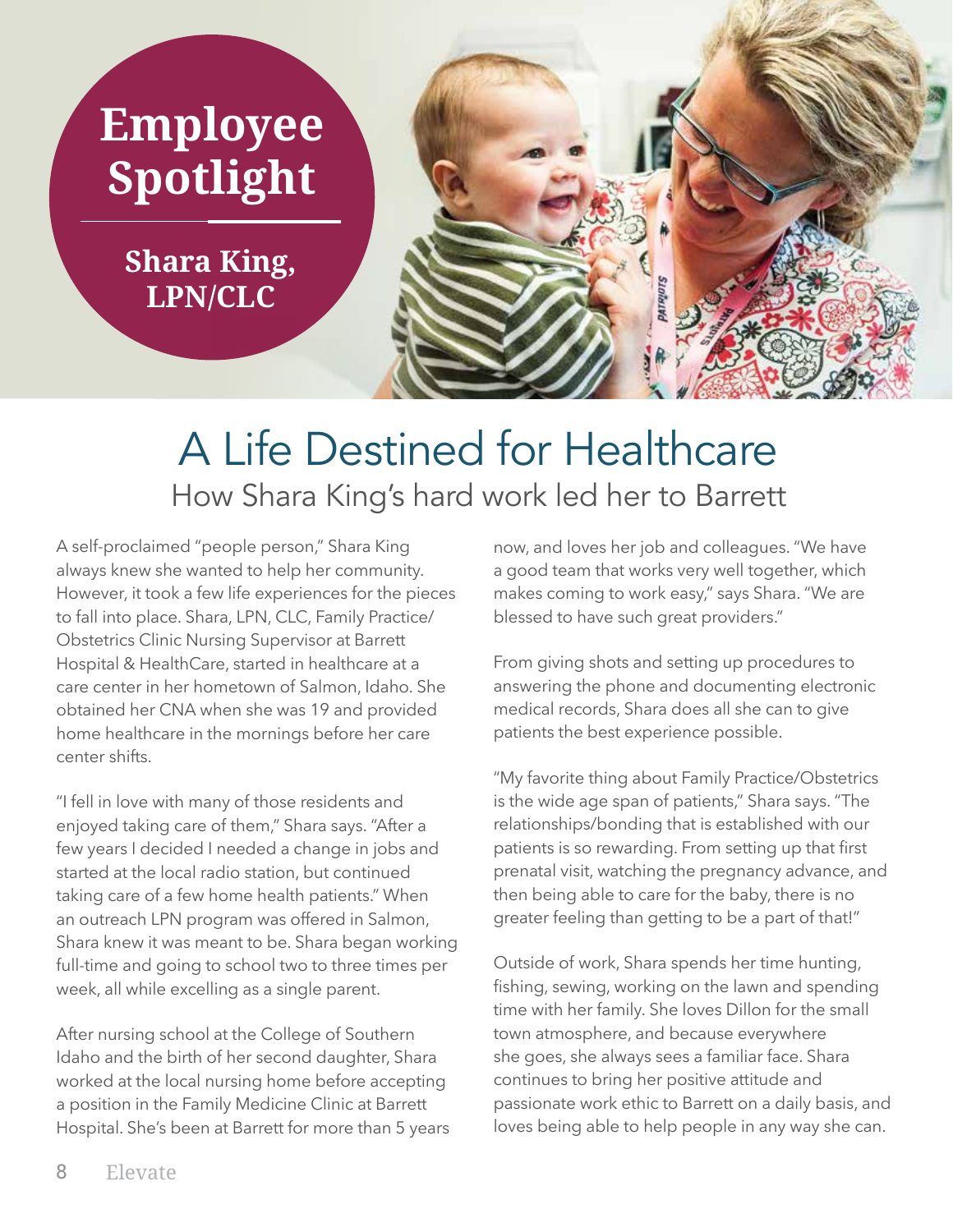

## **Community Spotlight**

**Melainya Ryan** 

## On a Mission to Improve Mental Health Awareness

ACEs, otherwise known as "adverse childhood experiences" are the leading cause of health and social problems in our nation. According to the ACE Study, ACEs tend to be held in the body and lead to mental, physical, and behavioral health problems throughout a lifetime. Such problems include everything from heart disease, drug abuse, depression, intimate partner abuse, mental health problems, and even suicide.

As a Licensed Clinical Professional Counselor with the Women's Resource/Community Support Center, Melainya Ryan travels around Beaverhead and Madison counties providing training and education at public schools, colleges, and hospitals in an effort to increase awareness about domestic violence, sexual assault, child abuse, and suicide.

"If we talk about it, awareness will increase. When awareness increases, violence—whether domestic violence, sexual violence, child abuse or suicide decreases," Melainya says. "Community members are engaging in discussion; we're seeing a shift in cultural norms because of the awareness so many of us have worked diligently at creating in our

communities." In regards to domestic violence, Melainya says, "There's a gap between what we, as victims/survivors of domestic violence, know and what we feel. Men and women love their partners, but it's hard to separate love from violence if it's taking place."

"It's all about helping people understand that the heart will say something different than the head. No one needs to be embarrassed or ashamed if there is violence within a relationship because violence has no boundaries," says Melainya. "It spans across people of all ages, genders, sexual orientations, socioeconomic statuses, and races."

She adds, "I am delighted to be a part of the movement in the mental/behavioral health field. Moreover, I am honored to have the opportunity to work with and serve the community from which my roots grow. It's a wonderful place to live, to work, and to raise my daughter."

Please call the Women's Resource/Community Support Center in Dillon, MT at **406-683-6106** or the 24-hour crisis hotline at **1-800-253-9811**  if you or a loved one is facing domestic violence or sexual assault.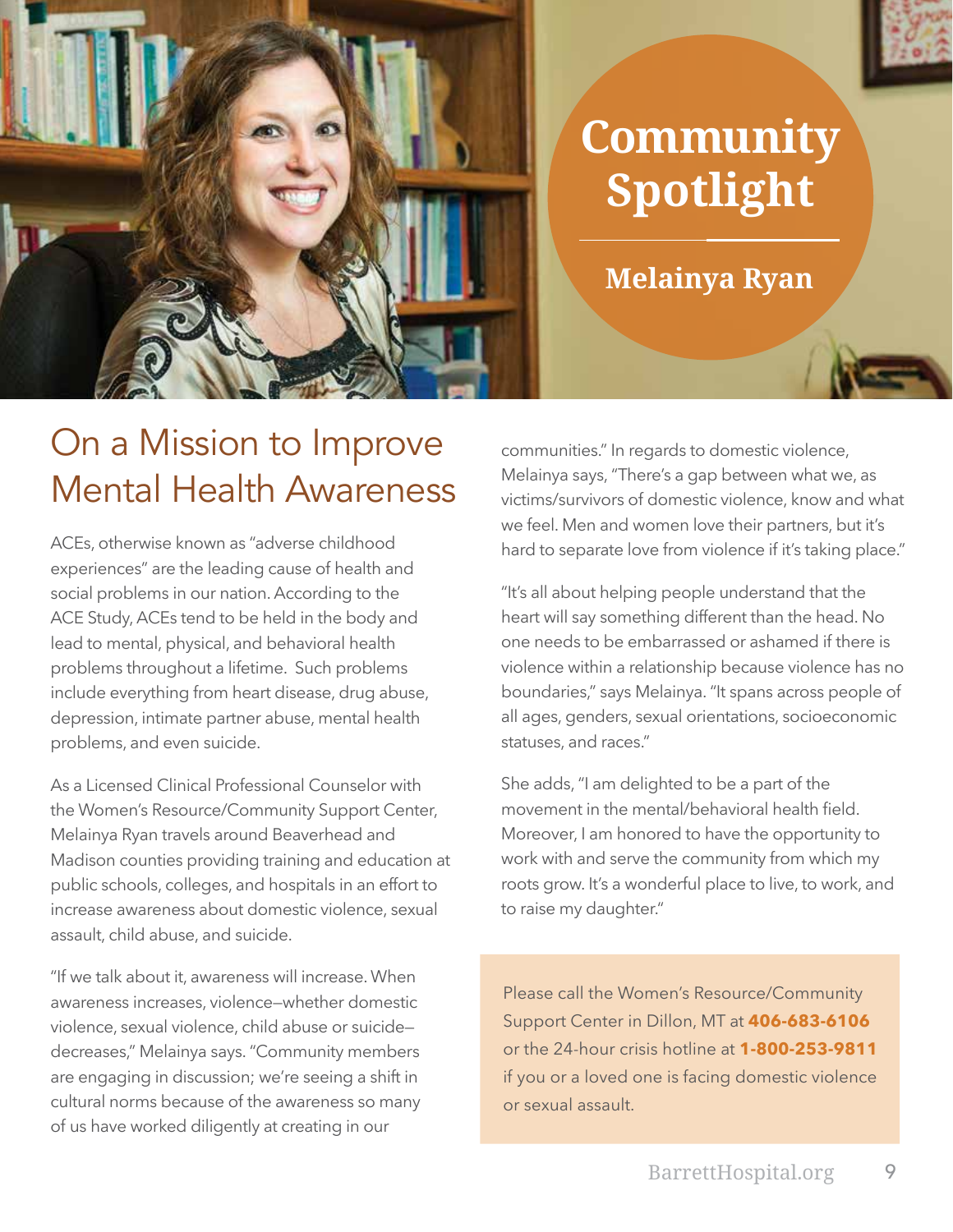## **Small town. BIG COVERAGE.**

### Women's health is front and center with Dr. Lifson and Dr. Smith

From urinary incontinence to contraceptive devices, Dr. Mick Lifson and Dr. Kelly Smith provide high quality women's health and wellness care at Barrett Hospital & HealthCare. Dr. Lifson has been a Board Certified Gynecologist for over 20 years. Dr. Smith is Board Certified in Family Medicine and has extensive OB experience since earning her Medical Doctorate in 2009, including completing a postresidency fellowship in maternity care.

Between them, they have many areas of women's health covered, joining Doctors Hallie Tipton and Casey Rasch to round out the women's care team at Barrett Hospital & HealthCare. "We provide a high level of care at Barrett," Dr. Lifson says. "We spend a lot of time with our patients and provide the latest technology, such as laparoscopic hysterectomies." With state-of-the-art facilities at Barrett Hospital and 24/7 exceptional care from the medical staff, it's a no-brainer to choose Barrett for your women's health needs.

"We are able to do a great job of providing comprehensive care within a small team of people who love taking care of women," says Dr. Smith. "We can provide personal care without having to travel outside of Dillon."

Dr. Smith specializes in family medicine and obstetrics, and provides services like checkups, acute care for medical problems, procedural care, general wellness care, and prenatal, delivery, and postpartum care. She also enjoys teaching medical students, residents, and physician assistant and nurse practitioner students.

Dr. Lifson specializes in treatment of conditions such as urinary incontinence, abnormal bleeding and pap smears, menopause and post-menopause, and many more. He enjoys the patient interaction he encounters on a daily basis. He's intrigued by the entire patient experience: evaluation, education on the issue, treatment, and resolution. He also loves working at Barrett. "The facilities are state-of-theart," says Dr. Lifson. "My colleagues and patients are fabulous."

"We have a team of people that are passionate about providing good care," Dr. Smith says. "If something does not seem right, they try to get it right. Good people make this a great place to work."





#### **Mick Lifson, M.D., FACOG**

- *Women's Health, Gynecology*
- *Board Member of the Women's Resource Center in Dillon*
- *Loves skiing, fishing, and photography*

#### **Kelly H. Smith, M.D.**

- *Family practice with obstetrics*
- *Has triplet daughters*
- *Enjoys running, backpacking, skiing, gardening, and baking*
- *Montana native*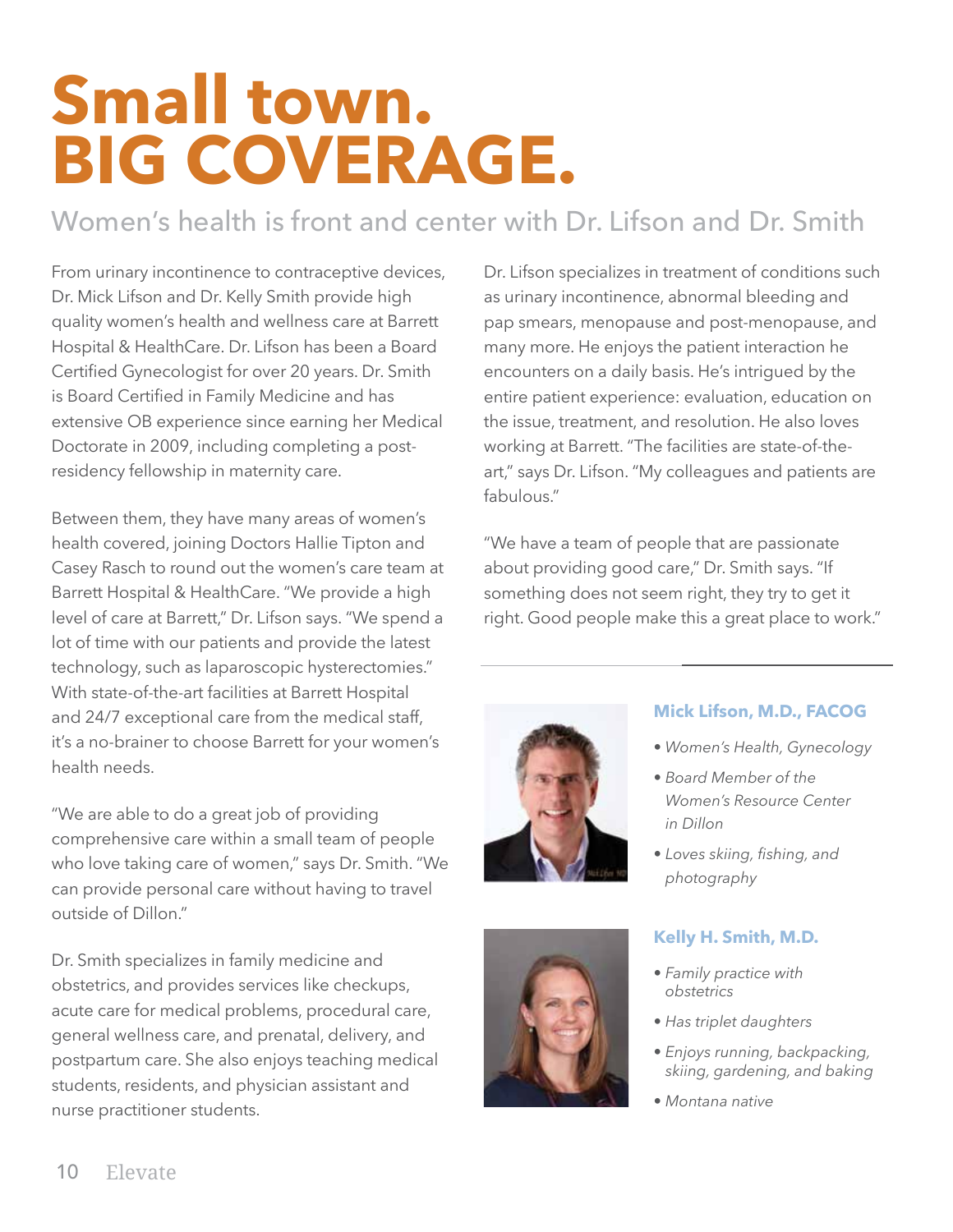# *Cruzing* **into Barrett**

### A sudden change of plans leads to an improvised delivery

Zack and Terri Medina had planned to deliver their second child in Bozeman, just as they had done with their daughter Emeri (4). The morning of December 11, 2015, Terri had a doctor's appointment in Bozeman. At 39 weeks, their baby could be born at any time, but the doctors reported no change, no sign of him coming any earlier than his due date.

"Nothing had changed in the last two weeks," says Terri. "So even though I was ready, I didn't think the baby was!" But that night, Terri's water broke. "It was a surprise," she recalls. "It was 12:30 and my water broke. So we called my parents and told them we would meet them in Twin Bridges with Emeri and continue on to Bozeman."

off Emeri, Terri and Zack called Barrett Hospital & HealthCare to tell them they were on their way. They turned around and headed back to Dillon to deliver

their baby at Barrett. They arrived just as their nurse, Ashley Engesser, was finishing preparing Terri's room. "She got me in the jacuzzi tub," says Terri. "I was there for only about 15 minutes before I started having back labor and felt the urge to push."

 The doctor was on the way as Nurse Ashley helped Terri to bed and put her at ease that everything was going to be just fine. After only seven minutes of pushing—for which Terri was grateful since there had been no time for painkillers, her son Cruz was born, delivered safely and without complication.

It was the middle of winter, but the roads were clear that night, and Terri didn't start having contractions until halfway to Twin Bridges. "We were planning to continue on to Bozeman," says Terri. "But by the time we met up with my parents, I was having pretty intense contractions. All of us were like, 'Umm, no, maybe this isn't a good idea!'" After dropping

 "The doctor was great, the nurses were amazing and the room was beautiful and comfortable. It was nice to have a place for my husband to stay with me. And everyone was so attentive. Nurse Ashley was amazing. She remained calm and had a sense of humor. We were very lucky to have her and Barrett there when we needed them."